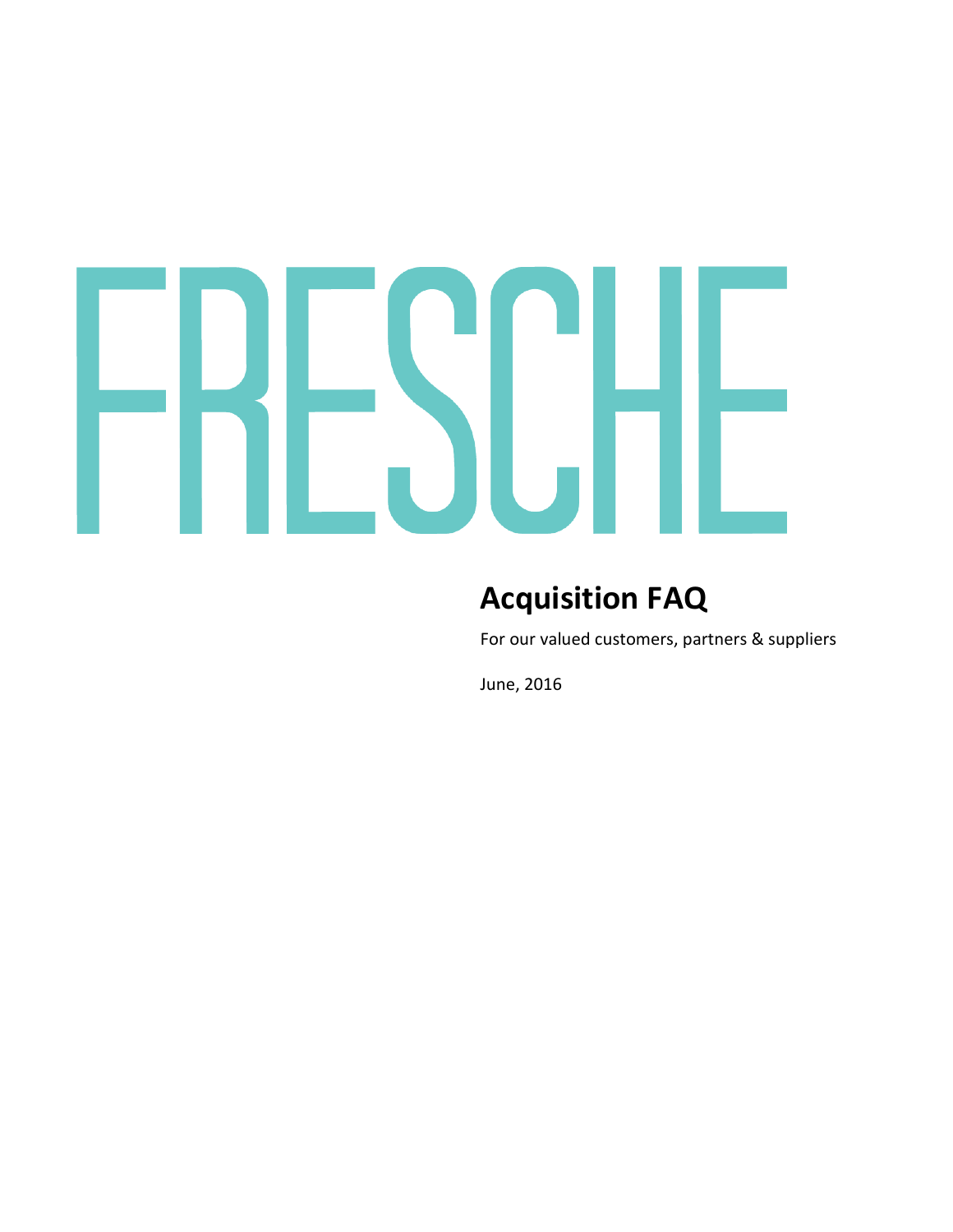# FRESCHE

### **FAQ**

#### **1. What are we announcing?**

As of June 9, 2016, we welcome The Quadrant Group and its business divisions Quadrant Software, BCD Software, NetLert, SoftBase, and ExcelSystems to the Fresche family. As a result of this acquisition we are now **THE** premier solution provider in the IBM i market landscape. We bring to market the broadest portfolio of solutions and services including analysis, productivity, modernization, mobile, BI and document distribution tools, strategic planning, implementation and staff augmentation services. We also bring a depth of expertise (40+ years) in midrange computing and a lifetime customer base representing more than 22,000 companies around the world.

**Our combined team and portfolio now represents the single largest source of IBM i expertise and tooling in the IBM i community second only to IBM.**

**We are also using this opportunity going forward to start promoting our organization under the brand name of Fresche instead of Fresche Legacy.** 

#### **2. Is this a merger or an acquisition?**

Legally and financially speaking, this is an acquisition. From an integration perspective, we are merging two very successful companies with great similar cultures to become the premiere solutions provider in the IBM i marketplace.

#### **3. What does this mean?**

Combined, Fresche + The Quadrant Group are the greatest source of IBM i expertise and tooling outside of IBM. Companies with a strategic investment in IBM i now have a one-stop shop for application modernization and mobility solutions, development, migration, application services, staff augmentation and IT strategy and planning services.

This acquisition is a great fit for many reasons:

#### **Strong market opportunity**

- The IBM i market remains strong, stable and highly relevant within the IT landscape
- There remain an estimated 150,000+ clients on the IBM i platform worldwide
- Considerable IP and business value "locked" within IBM i environments, and Fresche provides all of the solutions to help unlock it

#### **Good business fit**

- The Quadrant Group broadens Fresche's current portfolio of application management and modernization tools and technologies
- Increases our global presence helping us to serve customers and partners in every corner of the world – North America, Europe, Asia Pacific and Latin America
- Reinforces Fresche's strategy to become the recognized Go-To partner for IBM i users, Business Partners and IBM
- From a business and technology perspective, there are many complementary areas

#### **Cultural fit**

- Both organizations are driven by customer satisfaction
- Both organizations focus on developing high-quality solutions that we can be proud of
- Both organizations share a similar business philosophy and values
- Fresche and The Quadrant Group employee tenure are comparable, with strong dedication and contribution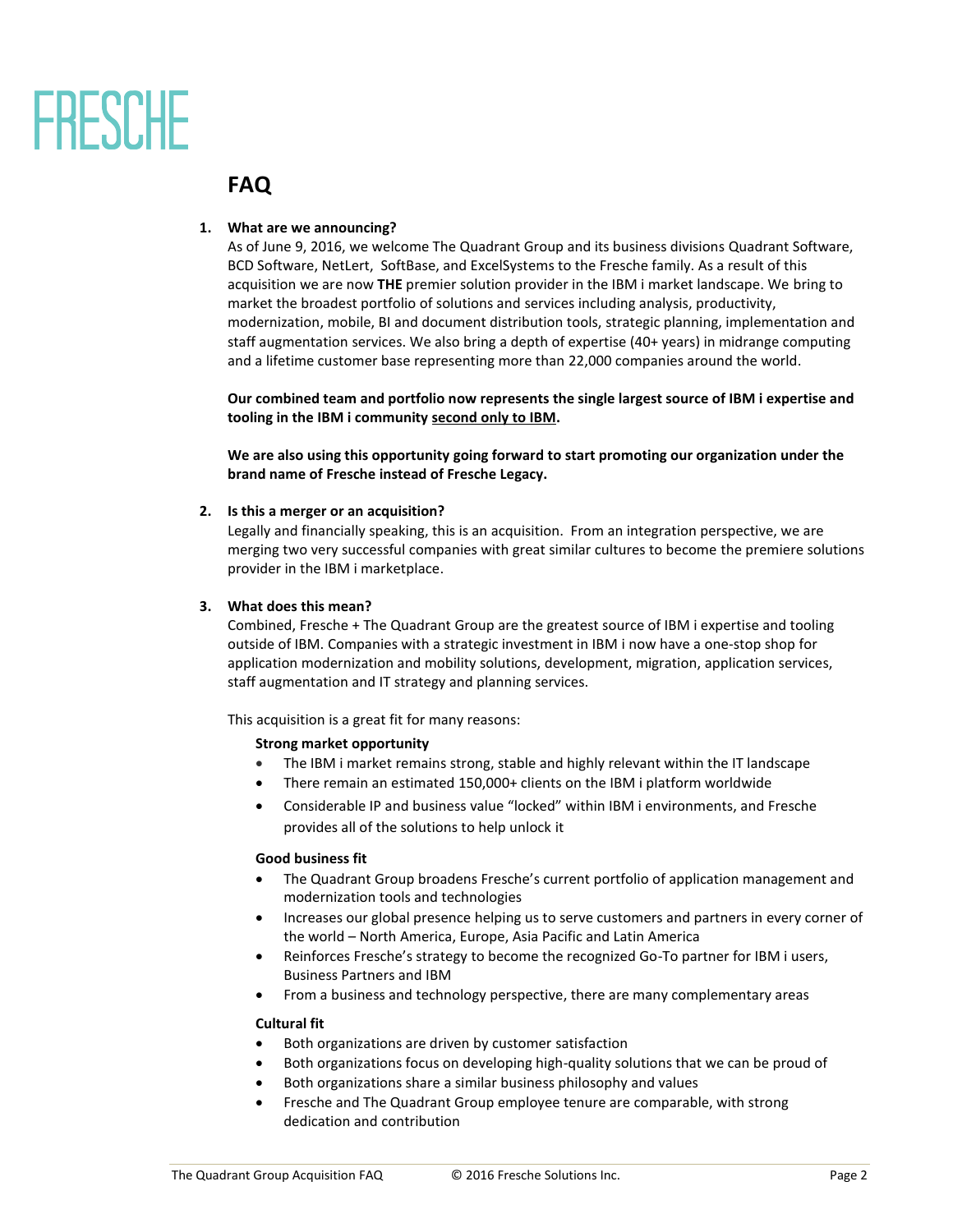# FRESCHE

#### **4. What are the benefits to Fresche?**

- The Quadrant Group adds years of experience and a product suite that is proven and varied
- Strong successful leadership team coming onboard to help grow the company
- 15,000 lifetime customers, growing our base of customers that can be assisted in developing their business by fully leveraging their IT infrastructure
- Adds key solutions creating the broadest portfolio of products and services to help IBM i customers maximize the value and extend their applications
- Adds an experienced services team that is fully versed in IBM i web and mobile application development as well as open source and modern solutions such as PHP, Node.js and others
- Provides Fresche with additional US and Canada market offices presence (Boston, Asheville, Chicago, Victoria)
- Global presence serving every corner of the world Asia Pacific, North America, Europe, India, Latin America

#### **5. What are the benefits to The Quadrant Group?**

- Deep expertise in delivering full service turnkey modernization projects
- Fresche has a growing and positive brand reputation in the IBM i community strengthened by the acquisitions of Databorough and Looksoftware
- A good base of Business Partners
- A strong and growing relationship with IBM
- Fresche is committed to the IBM i market
- Strong senior leadership, most of whom have been with Fresche for over 20 years
- Strong technical team
- **6. How does this benefit both Fresche and The Quadrant Group customers?**

Bringing the companies together creates the single largest organization offering the broadest portfolio of solutions and services, including analysis and productivity, modernization, mobile, BI and document distribution tools, strategic planning, implementation and staff augmentation services, products and services to help maximize and gain better business value from IBM i applications. This makes us a stronger vendor to help customers, partners and the IBM i community through:

- End-to-end offerings creating a one-stop modernization partner for the IBM i community
- Broadest application modernization & management portfolio for IBM i
- 40+ years of expertise and knowledge of the IBM i market and technologies
- Strong technical team
- New geographic locations to better serve our global customer and partner base

#### **7. How does this impact customers, partners & suppliers? Why is this good for them?**

It will be business as usual for both Fresche and The Quadrant Group customers. The customer "Touch Points" for both companies will not be changed, so our customers will experience the same excellent support, product development and customer relationships they had before the acquisition. Fresche is committed to The Quadrant Group customers and the future growth of the Quadrant Group's suite of tools.

Why is this good? Together we now provide our customers with a larger and complementary end-toend solution portfolio. We will further help our clients leverage their IT investments in IBM i while adding the required additional capabilities to meet their business needs. Together we provide even more value by combining the skilled resources, products and services that we offer.